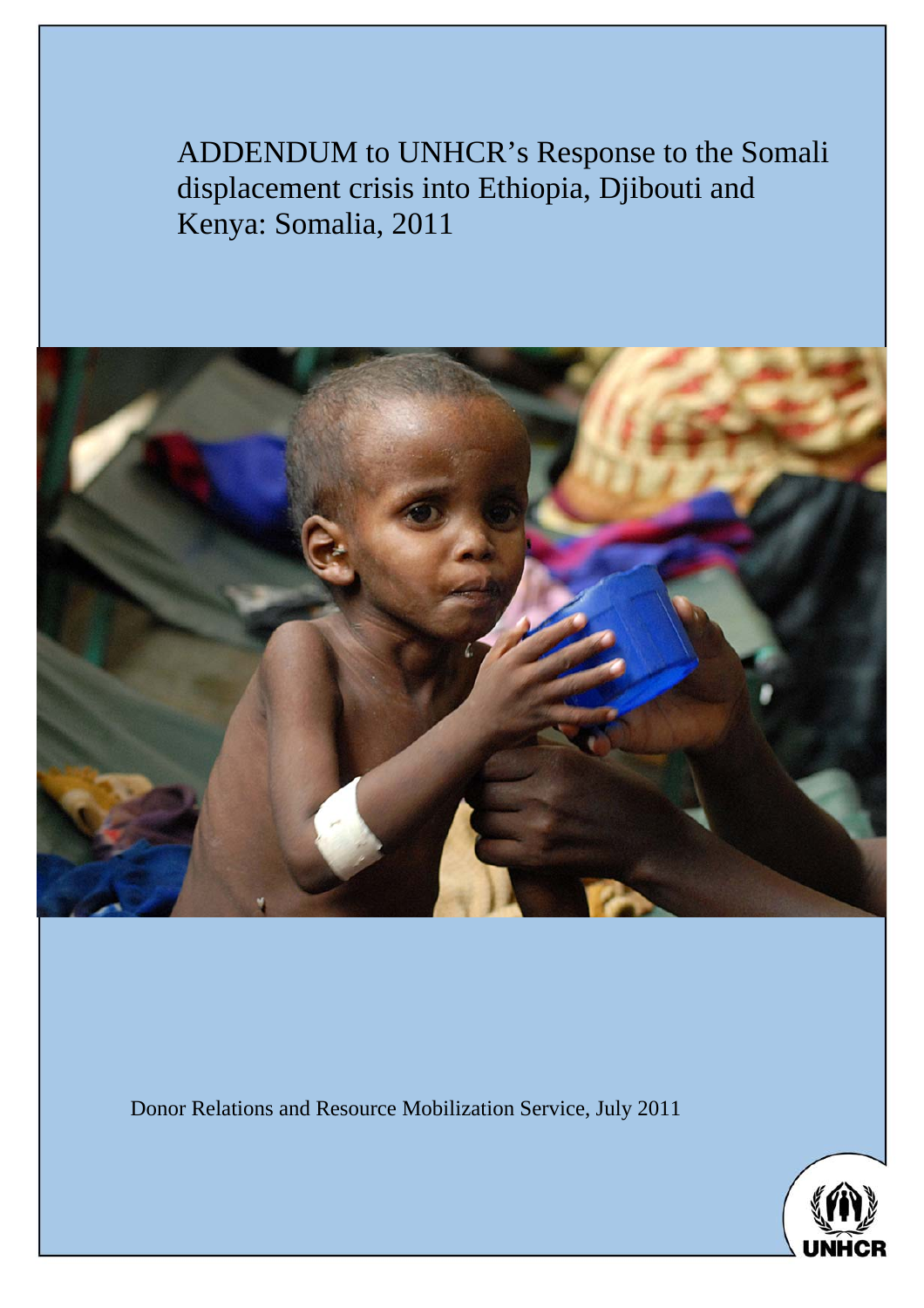A displaced Somali mother attends her malnourished child at southern Mogadishu's Banadir hospital. Mustafa ABDI. AFP July 2011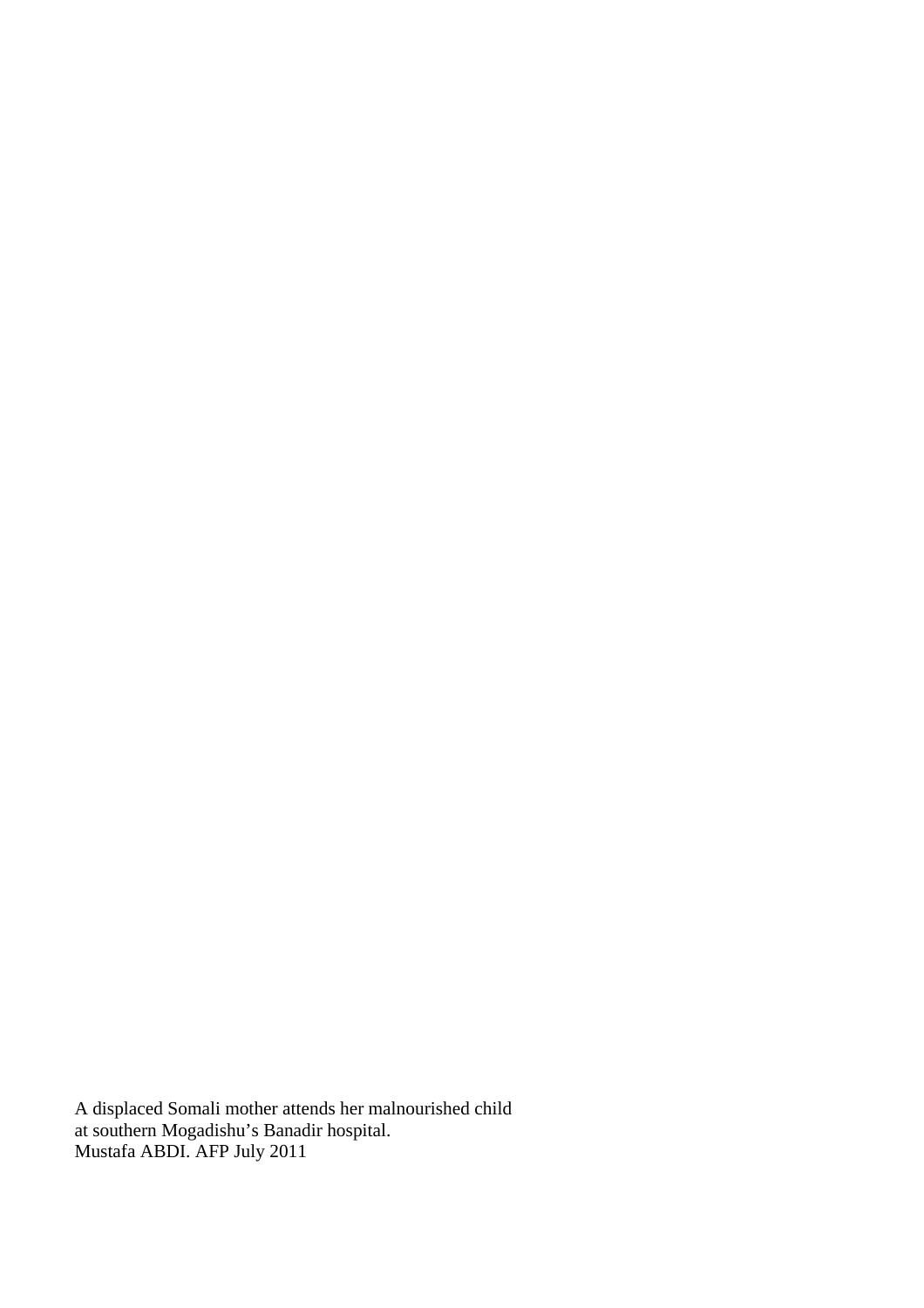# **ADDENDUM to UNHCR's Response to the Somali displacement crisis into Ethiopia, Djibouti and Kenya: Somalia**

The Horn of Africa is facing one of the worst droughts in decades and the situation in war-torn Somalia has become extremely dire. The United Nations declared famine in two areas of southern Somalia: Bakool and Lower Shabelle. Famine is declared when more than two adults or four children die per 10,000 people, when over 30 percent of the children suffer acute malnutrition rates, and when people have access to less than 2,100 kilocalories per day. It is expected that famine conditions will also become prevalent in Gedo, Middle and Lower Juba, Bay, Middle Shabelle and Hiraan.

Tens of thousands of Somalis are fleeing violence, insecurity and starvation. In 2011 alone, some 184,000 Somalis had arrived in neighbouring countries of asylum, notably Ethiopia, Kenya and Djibouti, including more than 46,000 people who arrived during the first three weeks of July. UNHCR geared up its emergency response capacity in these countries and issued an emergency appeal for USD 136.3 million to respond to the immediate needs of the new arrivals.

Inside Somalia, people are leaving the famine struck areas and are looking for places where they can get assistance. Many are moving to Mogadishu in the hope of finding humanitarian aid. As of 20 July 2011, an estimated 180,000 people have been newly displaced inside Somalia this year.

Despite conflicting messages from militants about lifting the ban imposed on certain international aid agencies, humanitarian actors have been able to bring in some of the much needed assistance. In southern and central Somalia, UNHCR has distributed emergency assistance packages benefiting some 100,000 people.

## **Strategy**

The United Nations Country Team (UNCT) for Somalia has formulated an emergency response, the main objective of which is to provide immediate life-saving assistance and humanitarian aid in areas of origin as well as displacement, in an effort to reach as many people as possible and reduce the need for cross-border movement.

## **Response**

UNHCR's response in Mogadishu and southern Somalia has been expanded and focuses on the distribution of emergency assistance packages, population movement tracking and strengthening coordination in the shelter and non-food item cluster and the protection cluster. UNHCR's response is complementary to the interventions carried out by other partners, in particular WFP and UNICEF.

With partners, UNHCR has started the distribution of emergency assistance packages that consist of core relief items, such as jerry cans, buckets, pots, plates and other utensils which allow people to prepare and store safely the water and food they received from WFP and others. The packages also include high-energy biscuits, oral re-hydration salts and water purification tables. Furthermore, UNHCR will distribute other essential non-food items such as plastic sheeting, sleeping mats and blankets.

UNHCR will also strengthen its population movement tracking system and protection monitoring network in support of partners' interventions in the different clusters. This will enable the Office to provide data related to displacement at shorter intervals and with greater accuracy and help agencies to plan the delivery of assistance effectively.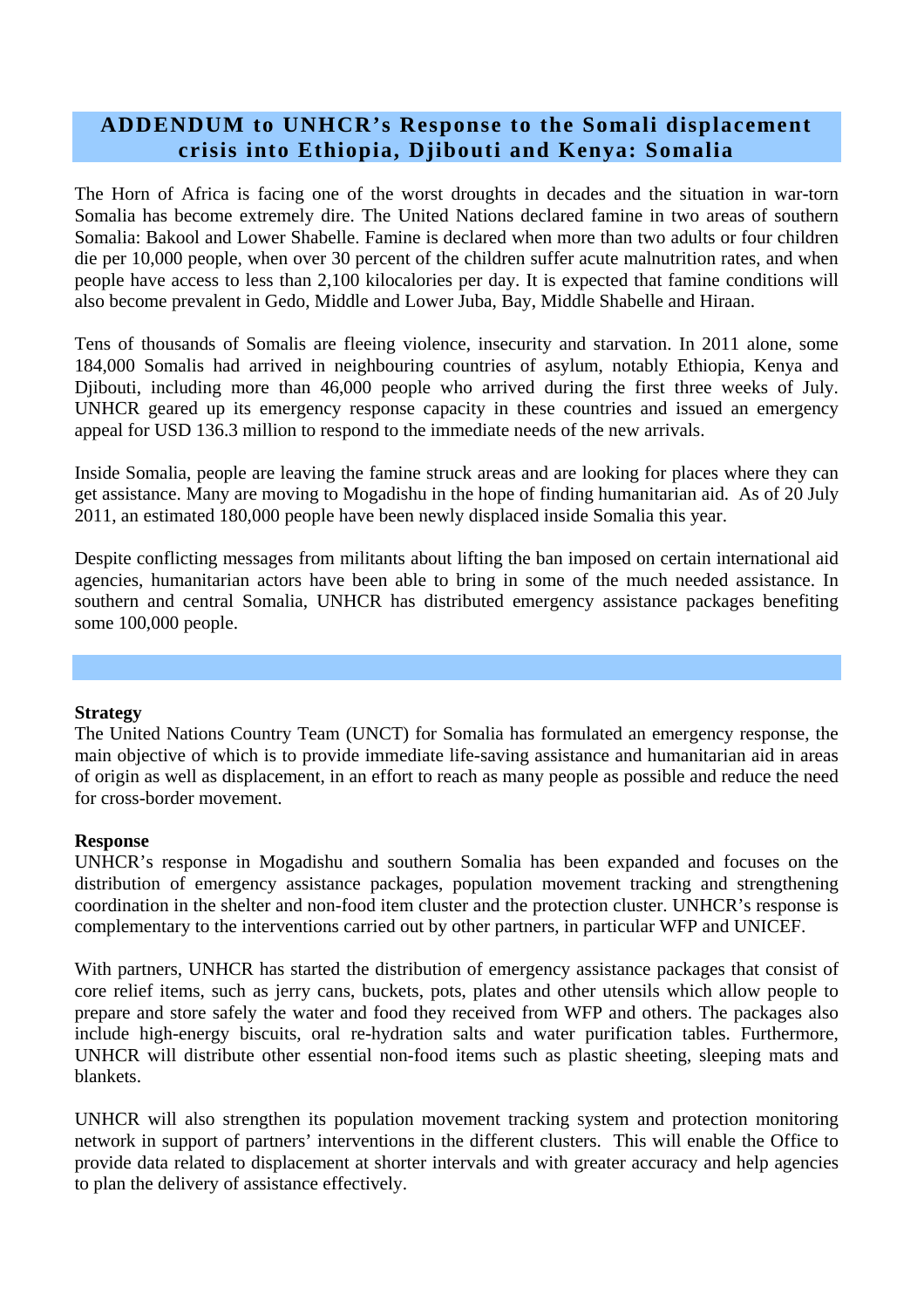UNHCR will need to increase its presence in Somalia, in particular in the areas bordering Kenya (Dhobley and Belet Hawa) and Ethiopia (Doolow), as well as in central Somalia (Baidoa and Merka) and Mogadishu. The field units in the border areas will facilitate further access into southern Somalia for humanitarian agencies. Presence in these border towns will also allow better monitoring of cross border movements into Ethiopia and Kenya, but also of possible future return movements. It is also likely that some of the people who left the country will try to return once the rainy season begins. The presence of international staff in these areas will be subject to clearance by the United Nations Division of Safety and Security.

In 2010, security concerns had forced UNHCR local staff to move out of Baidoa and Marka in central Somalia. As the situation on the ground has changed, a return of a limited UNHCR presence in these two locations is now possible. This would enable direct contact with local authorities and beneficiaries. Given the ongoing arrival of people fleeing the famine in Mogadishu, the Office proposes to strengthen its capacity in the capital as well.

#### **Inter-agency coordination**

UNHCR will implement these interventions within the overall framework of the Inter-Agency Standing Committee coordination mechanisms and the recently initiated UNHCR, UNICEF, WFP tripartite response.

#### **Financial requirements**

For its operation in Somalia, UNHCR has established a supplementary budget of USD 8.6 million to contribute to the inter-agency relief effort in southern and central Somalia. This supplementary budget includes the financial requirements to provide some 180,000 Somalis, mostly IDPs, with emergency assistance packages and other non-food items, to strengthen the population movement tracking system and protection monitoring network and to increase UNHCR's presence in strategic border areas, central Somalia and in Mogadishu until 31 December 2011. The budget is supplementary to the operation's existing budget of USD 66.9 million approved by UNHCR's Executive Committee and brings UNHCR's total requirements for Somalia for 2011 to USD 75.5 million.

For its operations in the region, UNHCR issued an appeal to respond to the Somali displacement crisis into Ethiopia, Djibouti and Kenya of USD 136.3 million, in early July. This supplementary budget brings UNHCR's total requirements to respond to the current crisis in Somalia and neighbouring countries to USD 144.9 million.

## **Overview UNHCR financial requirements in Djibouti, Ethiopia, Kenya and Somalia:**

| <b>Operations</b> | <b>UNHCR Emergency</b><br>Appeal<br><b>July 2011</b> |
|-------------------|------------------------------------------------------|
| <b>DJIBOUTI</b>   | 4,791,570                                            |
| <b>ETHIOPIA</b>   | 62,728,368                                           |
| <b>KENYA</b>      | 68,832,342                                           |
| <b>SOMALIA</b>    | 8,602,151                                            |
| <b>TOTAL</b>      | 144,954,431                                          |

| <b>Operations</b> | <b>UNHCR Emergency</b><br>Appeal<br><b>July 2011</b> | <b>ExCom approved</b><br>budget<br>(Somali refugees,<br>asylum-seekers and<br>IDPs) | Supplementary<br>budget * | <b>Total budget</b><br>(Somali refugees,<br>asylum-seekers and<br>(IDPs) |
|-------------------|------------------------------------------------------|-------------------------------------------------------------------------------------|---------------------------|--------------------------------------------------------------------------|
| <b>DJIBOUTI</b>   | 4,791,570                                            | 25,546,272                                                                          |                           | 25,546,272                                                               |
| ETHIOPIA          | 62,728,368                                           | 65,409,074                                                                          | 62.728.368                | 128, 137, 442                                                            |
| KENYA             | 68,832,342                                           | 172,129,925                                                                         |                           | 172,129,925                                                              |
| SOMALIA           | 8,602,151                                            | 66,864,368                                                                          | 8,602,151                 | 75,466,519                                                               |
| TOTAL             | 144,954,431                                          | 329,949,639                                                                         | 71,330,519                | 401,280,158                                                              |

\* Includes 7 percent support costs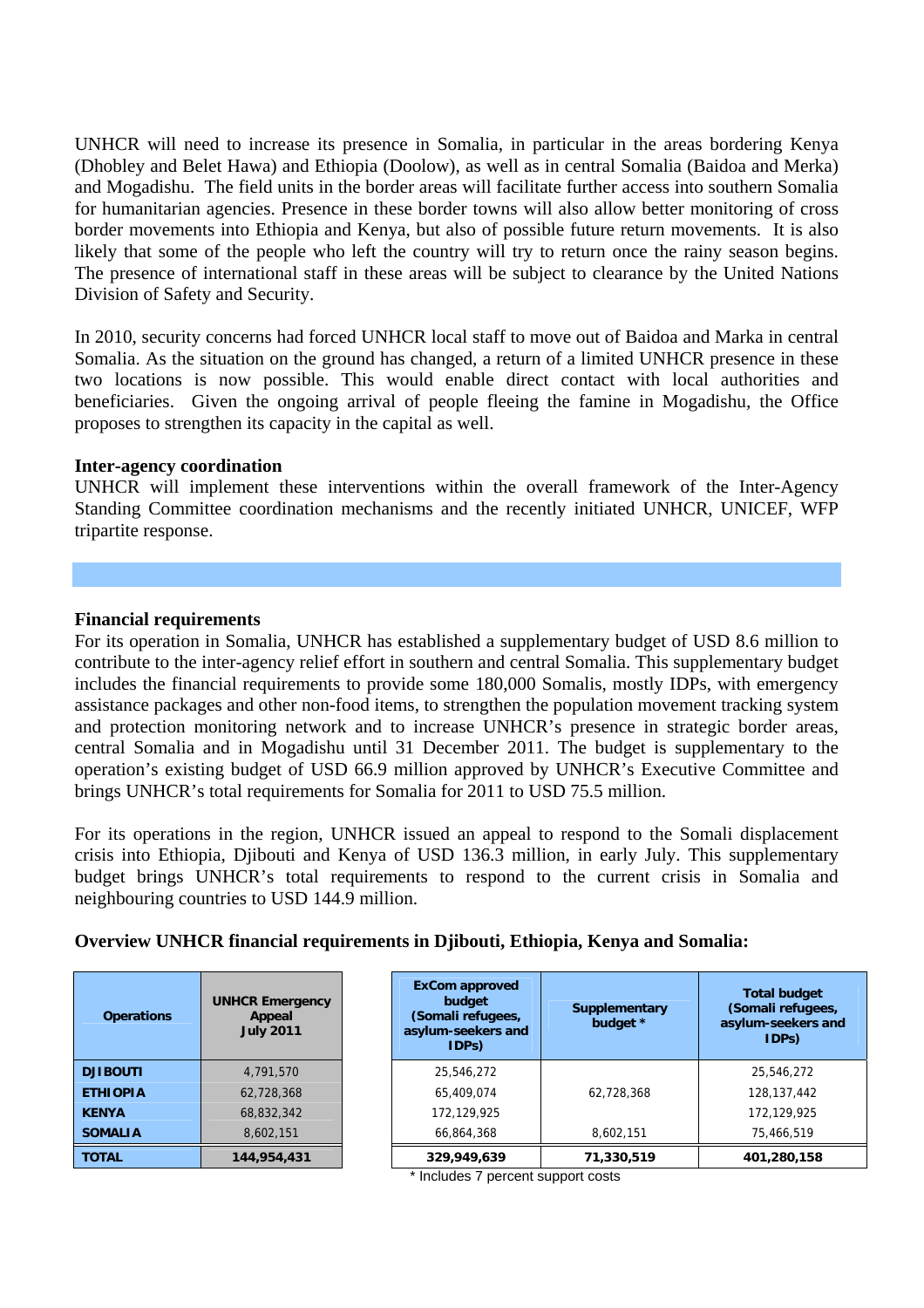## **Revised financial requirements Somalia operation 2011**

| <b>Objective</b>                                    | <b>ExCom approved</b><br>budget 2011(USD) | <b>Supplementary</b><br>budget * (USD) | <b>Total revised</b><br>budget |
|-----------------------------------------------------|-------------------------------------------|----------------------------------------|--------------------------------|
| <b>Basic needs and services</b>                     |                                           |                                        |                                |
| Health                                              | 739,290                                   |                                        | 739,290                        |
| Education                                           | 954,290                                   |                                        | 954,290                        |
| Basic domestic and hygiene items                    | 1,991,982                                 | 2,212,565                              | 4,204,547                      |
| HIV/ AIDS response                                  | 932,338                                   |                                        | 932,338                        |
| Services for groups with specific needs             | 1,313,675                                 |                                        | 1,313,675                      |
| Shelter and infrastructure improved                 | 24,443,051                                | 3,385,345                              | 27,828,396                     |
| Water                                               | 758,846                                   |                                        | 758,846                        |
| Nutrition                                           |                                           | 1,611,414                              | 1,611,414                      |
| Subtotal                                            | 31,133,473                                | 7,209,324                              | 38,342,797                     |
| Community participation and self-management         |                                           |                                        |                                |
| Community self-management and equal representation  | 447,041                                   |                                        | 447,041                        |
| Self-reliance and livelihoods                       | 7,694,424                                 |                                        | 7,694,424                      |
| Participatory assessment and community mobilization | 961,430                                   |                                        | 961,430                        |
| Subtotal                                            | 9,102,895                                 |                                        | 9,102,895                      |
| <b>Durable solutions</b>                            |                                           |                                        |                                |
| Resettlement                                        | 812,299                                   |                                        | 812,299                        |
| Subtotal                                            | 812,299                                   |                                        | 812,299                        |
| <b>External relations</b>                           |                                           |                                        |                                |
| Donor relations                                     | 117,193                                   |                                        | 117,193                        |
| Public information                                  | 192,193                                   |                                        | 192,193                        |
| Resource mobilization                               | 117,193                                   |                                        | 117,193                        |
| Subtotal                                            | 426,580                                   |                                        | 426,580                        |
| Fair protection processes and documentation         |                                           |                                        |                                |
| Access to asylum procedures                         | 206,345                                   |                                        | 206,345                        |
| Civil status documentation                          | 252,206                                   |                                        | 252,206                        |
| Refugee and stateless definitions                   | 143,946                                   |                                        | 143,946                        |
| Individual documentation                            | 229,946                                   |                                        | 229,946                        |
| Registration and profiling                          | 1,824,050                                 |                                        | 1,824,050                      |
| Fair and efficient status determination procedures  | 899,610                                   |                                        | 899,610                        |
| Subtotal                                            | 3,556,103                                 |                                        | 3,556,103                      |
| Favourable protection environment                   |                                           |                                        |                                |
| Co-operation with partners strengthened             | 431,733                                   |                                        | 431,733                        |
| National administrative framework                   | 117,821                                   |                                        | 117,821                        |
| National and regional migration policy              | 384,993                                   |                                        | 384,993                        |
| National legal framework                            | 357,175                                   |                                        | 357,175                        |
| Environment                                         | 584,809                                   |                                        | 584,809                        |
| Prevention of displacement                          | 1,771,527                                 | 604,525                                | 2,376,052                      |
| Public attitude towards persons of concern          | 299,348                                   |                                        | 299,348                        |
| Non-refoulement                                     | 292,175                                   |                                        | 292,175                        |
| Logistics and supply                                | 7,660,632                                 | 788,302                                | 8,448,934                      |
| Programme management, coordination and support      | 4,222,447                                 |                                        | 4,222,447                      |
| Subtotal                                            | 16,122,660                                | 1,392,827                              | 17,515,487                     |
| Security from violence and exploitation             |                                           |                                        |                                |
| Access to legal remedies                            | 1,494,502                                 |                                        | 1,494,502                      |
| Non-arbitrary detention                             | 374,677                                   |                                        | 374,677                        |
| Community security management systems               | 299,021                                   |                                        | 299,021                        |
| Effects of armed conflict                           | 279,283                                   |                                        | 279,283                        |
| Freedom of movement                                 | 92,247                                    |                                        | 92,247                         |
| Protection of children                              | 438,847                                   |                                        | 438,847                        |
| Gender--based violence                              | 2,731,781                                 |                                        | 2,731,781                      |
| Subtotal                                            | 5,710,358                                 |                                        | 5,710,358                      |
| <b>Total</b>                                        | 66,864,368                                | 8,602,151                              | 75,466,519                     |

\* Includes 7 percent support costs